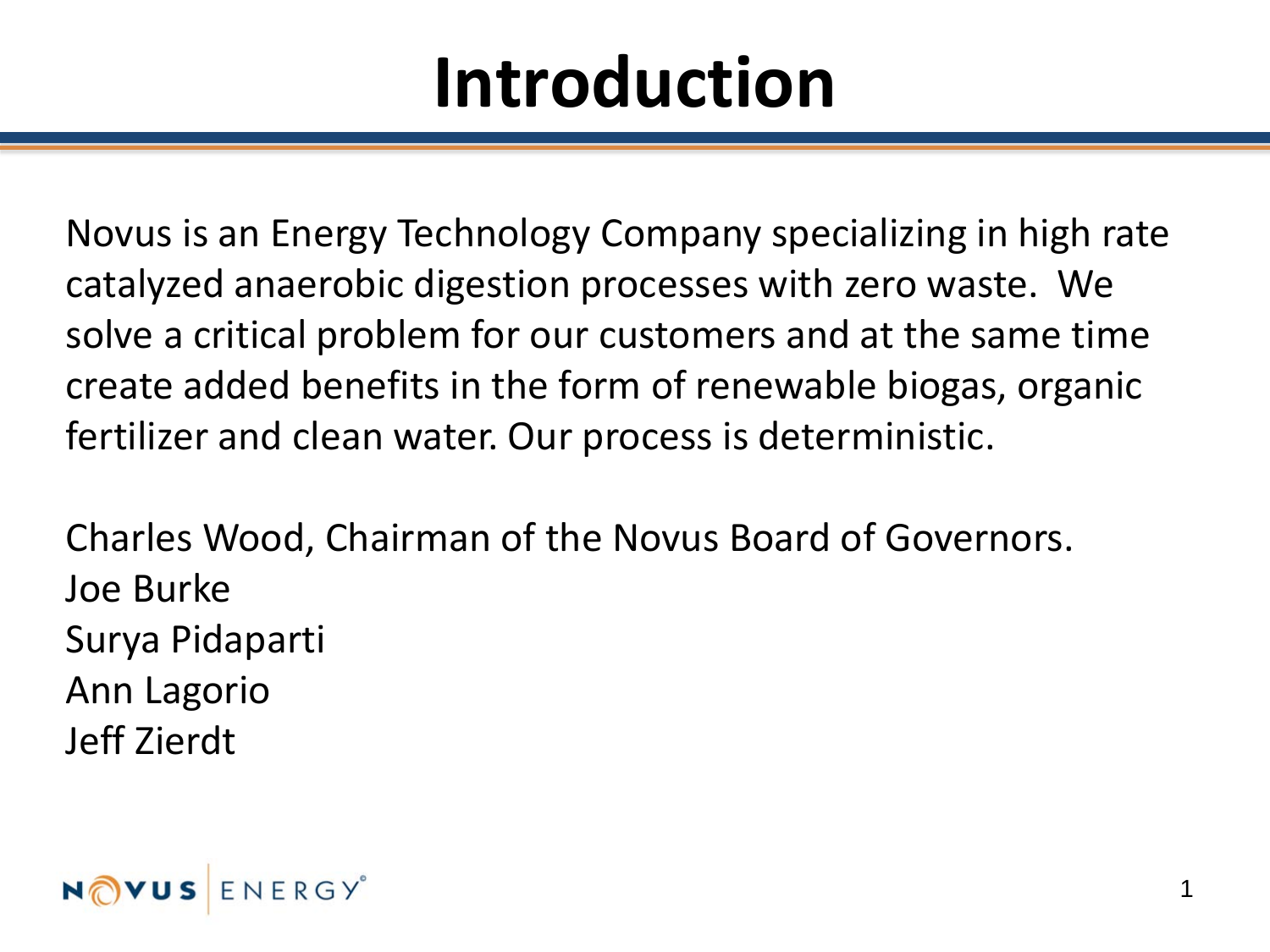#### **Partners & Roles**







Adolfson & Peterson Construction is a \$1 billion innovative construction company. EPC for projects.

Harris Companies is a \$200 million mechanical contractor. EPC for projects.

Pacific PowerStock, is the industry leader in biomass collection. Feedstock supplier.

Buyer for the RNG under a fixed 10 year contract for fuel / renewable attributes.



Insurer for the project output of RNG.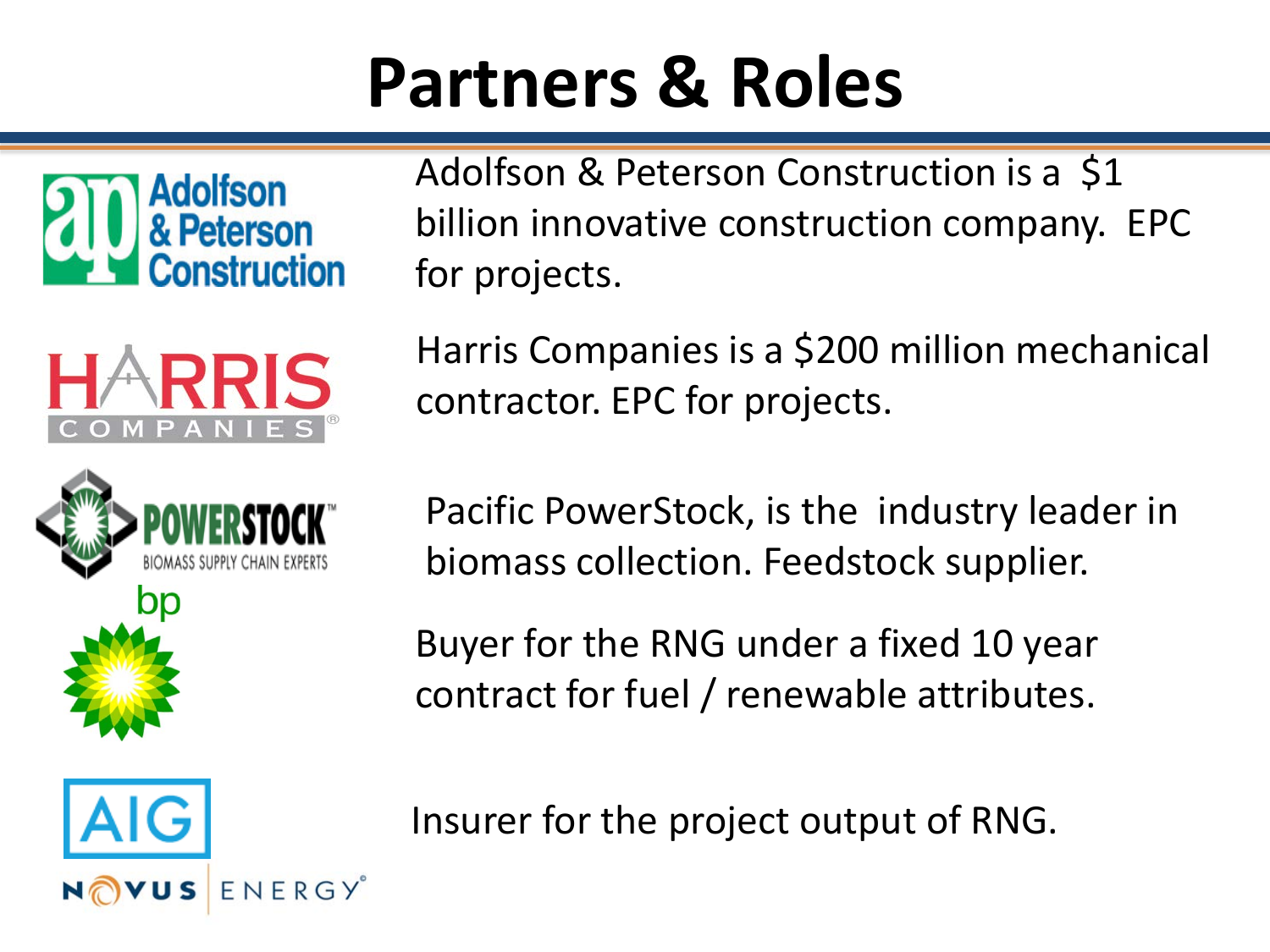## **California Opportunity**

- Dairy Herd = 1.7 million (73% in Valley).
	- $-$  CH<sub>4</sub> (RNG) potential = 540 MMCFD
- Biodiesel Production = 61 MMGY.
	- 8.4 million gallons per year waste glycerin.
	- RNG potential = 866 MMCFD.

- RNG Generation Potential  $=$  1,406 MMCFD.
- Daily Natural Gas Usage  $\qquad =$  6,729 MMCFD.

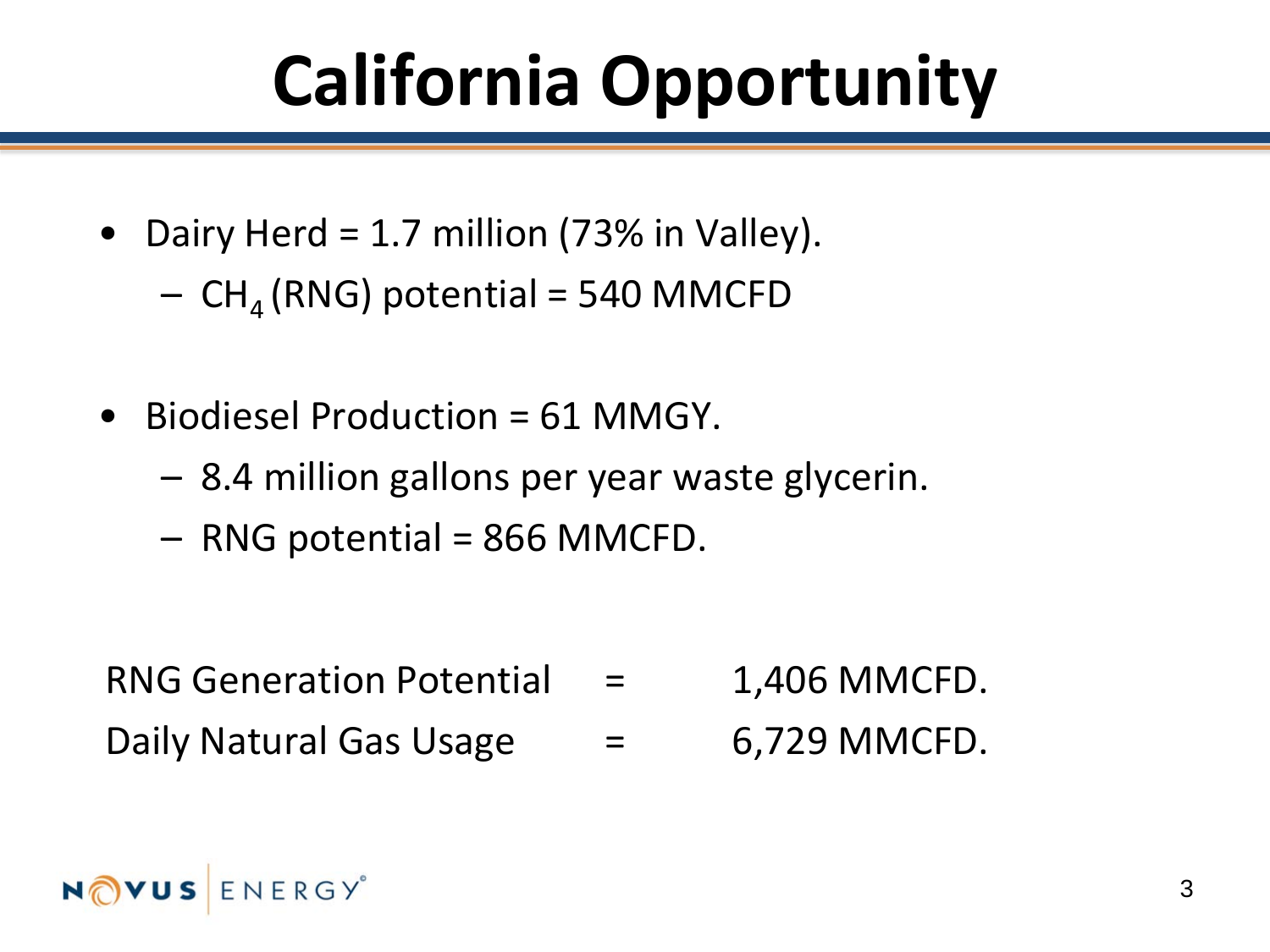## **Challenges**

- Conditions vary from Site to Site.
	- Fluctuations in feedstock quality and quantity.
	- Chemical composition metals, antibiotics, salinity, etc..
	- Local operation skill.
	- Regulatory requirements.
	- Proximity to feedstock and offtake customers.
- Solution must be tailored to site specifics.
	- Does the process need be modified to handle each site's requirements?
	- Can local labor operate a full scale plant? If not, identify training needed.

Onsite long term piloting critical to address these issues.

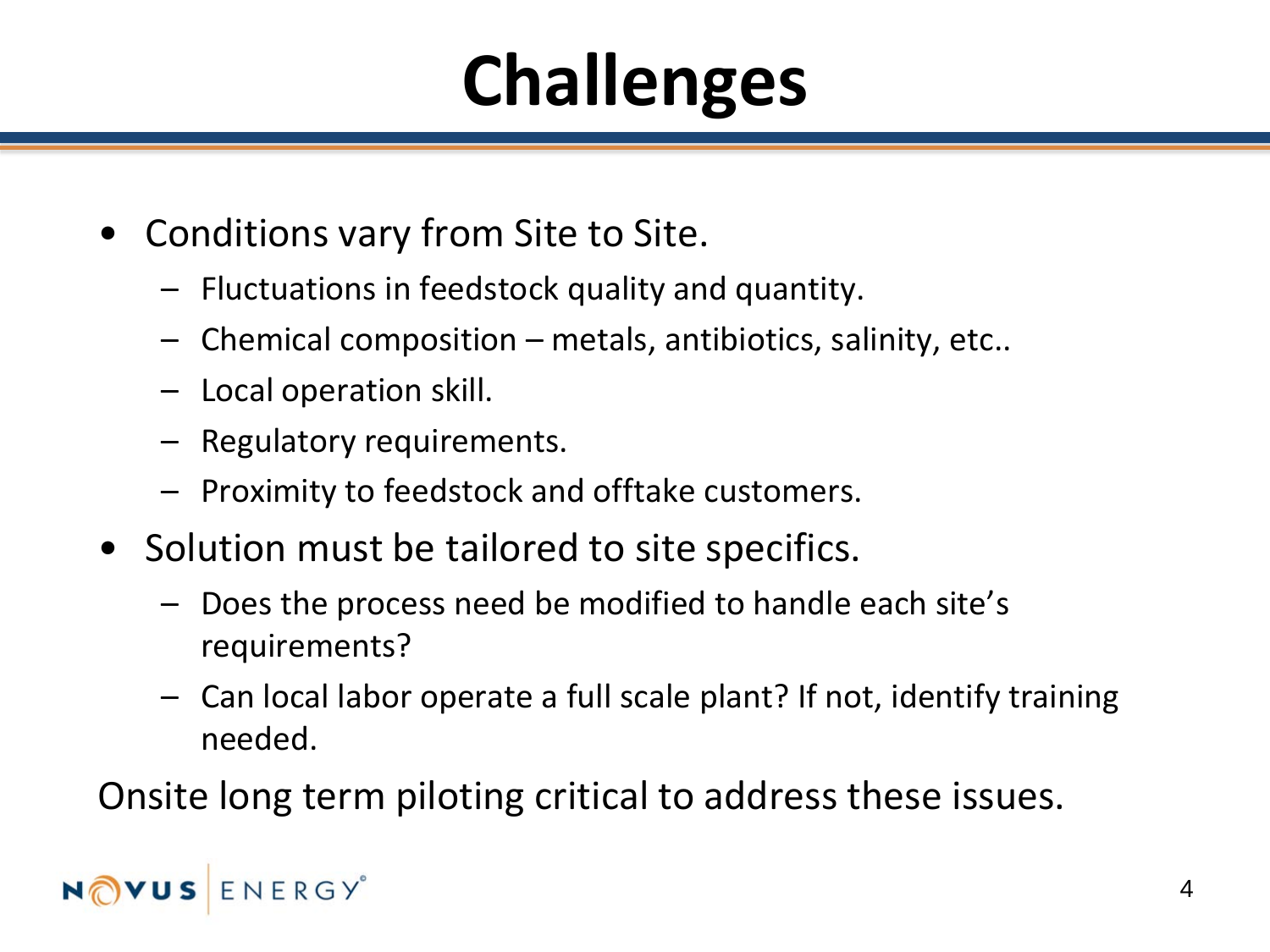## **Pilot Campaigns**

- Hermiston, OR
	- mixed food processing waste + manure.
	- $-$  1000 lbs/d OLR >10 gCOD/l/d, 4 day HRT.
	- 90% conversion.
	- Process can be operated effectively with local labor.
- Fuels Company, AR
	- Biodiesel + Chemical Waste.
	- $-$  500 gpd, OLR  $>$  12 gCOD/l/d, 4 day HRT.
	- 40-80% conversion.

– Process can convert complex chemical wastes to biogas.USENERGY®